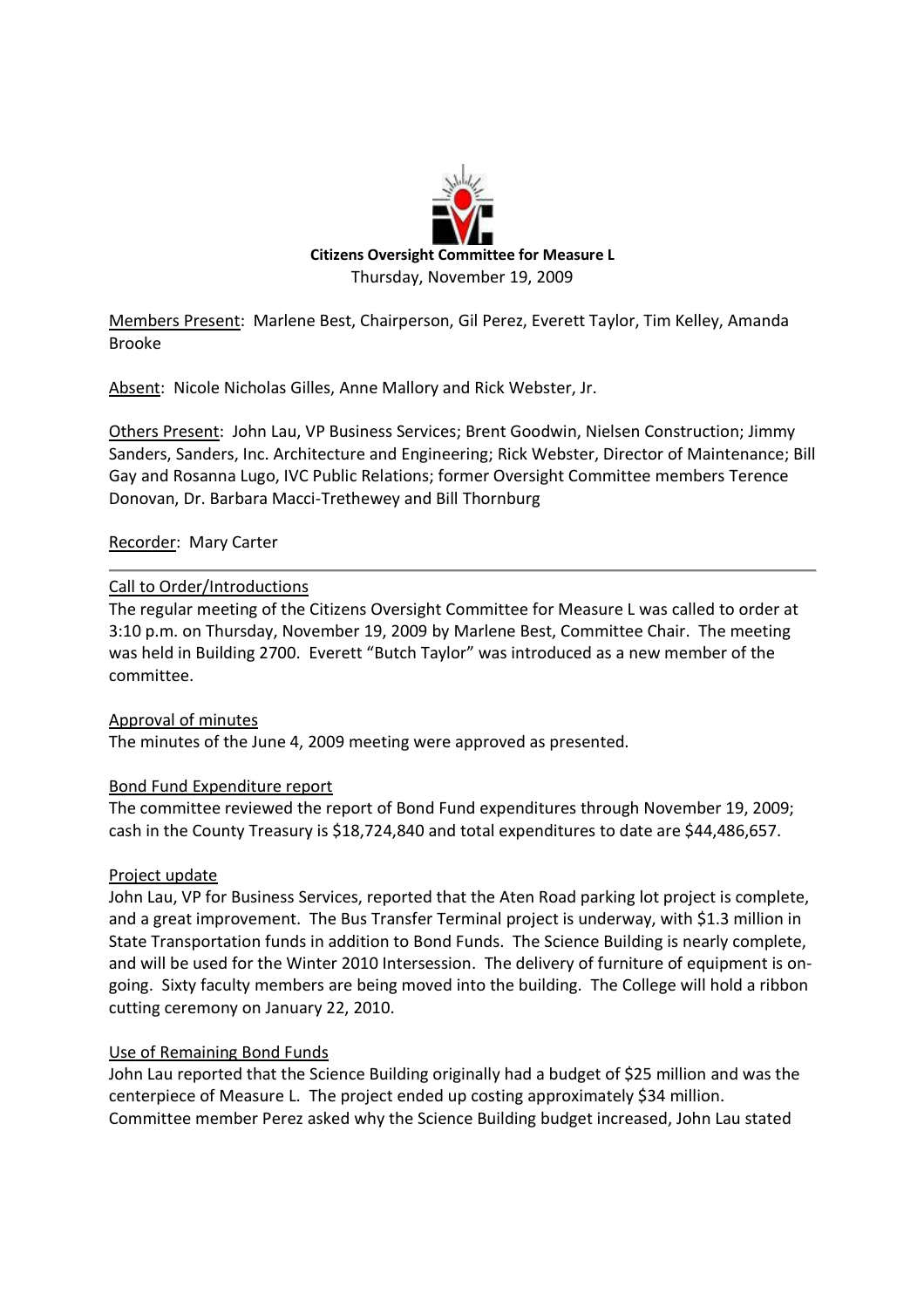that the project was enlarged to accommodate future growth and costs were higher due to the unique features of the Science Building. The Science Building will provide a great learning environment.

There are two major renovation projects still to be accomplished: the renovation of the 400 building (old Science Building) budgeted at \$2.4 million, and the renovation of the 200, 400 and 800 Buildings (\$8 million). Both projects have been submitted to the state for matching funds. The 400 Building project was approved but funding has not yet been guaranteed. If state funding is not available, the 400 Building renovation will still go forward, but the 200, 400 and 800 Building renovation will have to be downsized.

An initial project proposal (IPP) has been submitted for state funding for a Career Technical Building. The project cannot be accomplished with current Bond Funds. The feasibility of another bond issue is also being explored.

# Date of next meeting

The next meeting was scheduled for Thursday, February 25, 2010 at 3:00 p.m.

# Adjournment

The meeting adjourned at 3:40 p.m. and the committee members and visitors were given a tour of the 2700 Building.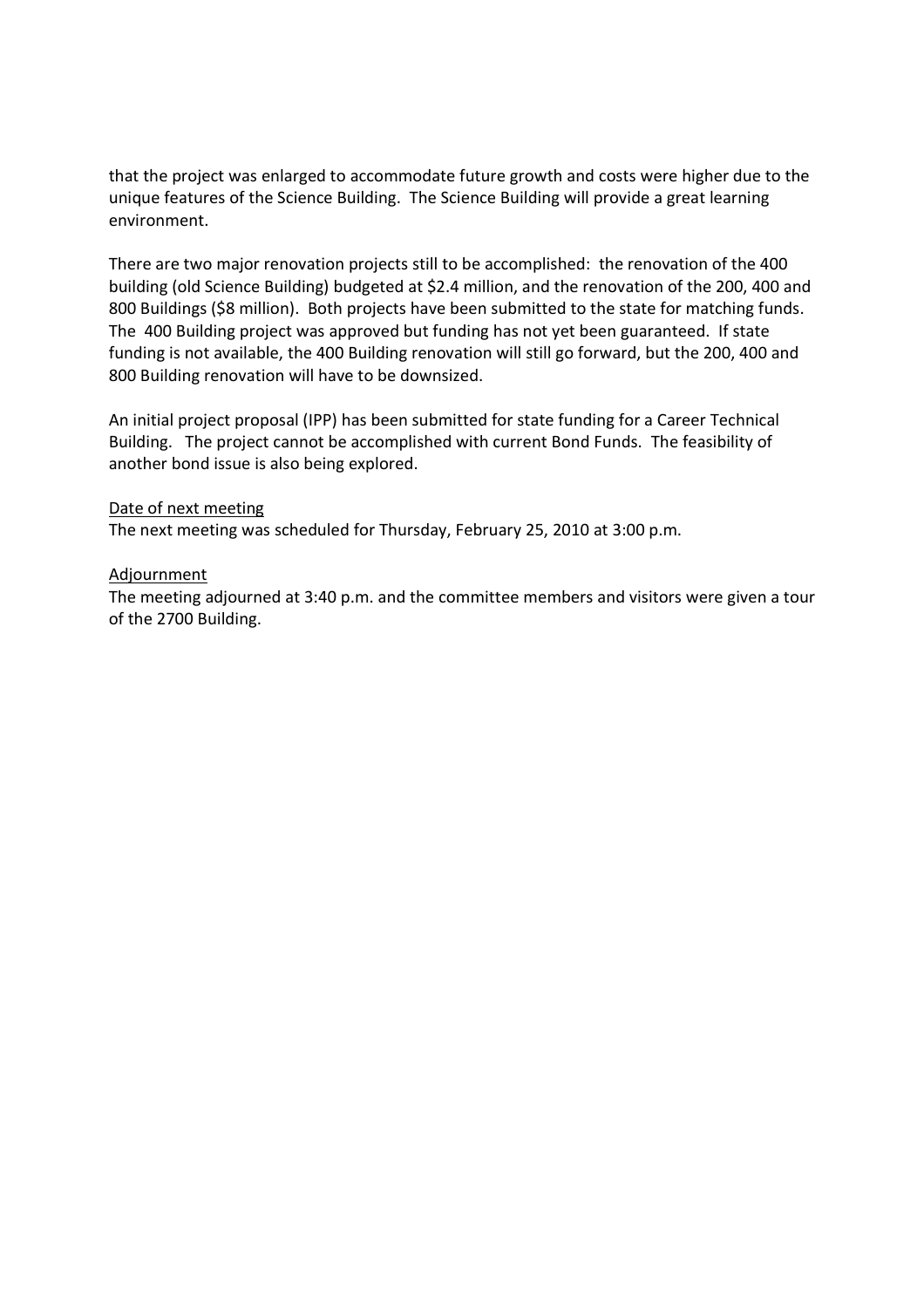### IMPERIAL VALLEY COLLEGE BOND FUND as of November 19, 2009

|                                                       | 2004-05    | 2005-06      | 2006-07             | 2007-08      | 2008-09       | 2009-10      | <b>Total</b>               |  |
|-------------------------------------------------------|------------|--------------|---------------------|--------------|---------------|--------------|----------------------------|--|
| <b>Construction/Site Improvement</b>                  |            |              |                     |              |               |              |                            |  |
| <b>Science Building Construction</b>                  |            |              |                     | 3,790,239.57 | 13,412,724.51 |              | 5,740,224.50 22,943,188.58 |  |
| Parking lot phase II                                  |            |              | 1,412,014.00        | 1,822,806.00 |               |              | 3,234,820.00               |  |
| Parking lot phase III                                 |            |              |                     |              |               | 2,849,534.68 | 2,849,534.68               |  |
| Parking Lot Phase I Sports field relocation           |            |              | 751,572.07          |              |               |              | 751,572.07                 |  |
| Bus Transit Terminal (\$1.3 million in State funding) |            |              |                     |              |               | 455,906.96   | 455,906.96                 |  |
| <b>Track</b>                                          |            |              |                     | 389,637.50   |               |              | 389,637.50                 |  |
| Hwy 111/Aten Road improvements                        |            |              |                     |              |               | 230,524.67   | 230,524.67                 |  |
| North Parking Lot lights                              |            |              |                     | 153,500.00   |               |              | 153,500.00                 |  |
|                                                       | 0.00       |              | $0.00$ 2,163,586.07 | 6,156,183.07 | 13,412,724.51 |              | 9,276,190.81 31,008,684.46 |  |
| <b>Renovation Projects</b>                            |            |              |                     |              |               |              |                            |  |
| Roofing project                                       |            | 1,254,920.69 | 191,746.31          |              |               |              | 1,446,667.00               |  |
| Portable building relocation                          |            | 77,397.52    | 309,021.00          |              |               |              | 386,418.52                 |  |
| Pool renovation                                       |            | 247,510.95   | 50,347.48           | 23,302.86    |               |              | 321,161.29                 |  |
| Gym floor                                             |            |              | 107,019.54          |              |               |              | 107,019.54                 |  |
| Remodel - board room                                  |            |              |                     |              |               | 78,595.00    | 78,595.00                  |  |
| Remodel - gym                                         | 29,250.83  | 30,478.63    |                     |              |               |              | 59,729.46                  |  |
| Deferred Maintenance - college center doors           |            |              |                     |              | 25,770.00     |              | 25,770.00                  |  |
| Deferred Maintenance - tennis courts                  |            |              |                     | 25,000.00    |               |              | 25,000.00                  |  |
| Floor, 2100 bldg                                      |            |              | 20,500.00           |              |               |              | 20,500.00                  |  |
| Remodel - counseling                                  |            | 13,326.53    |                     |              |               |              | 13,326.53                  |  |
| Remodel - misc                                        |            | 11,838.60    |                     |              |               |              | 11,838.60                  |  |
| <b>Sidewalks</b>                                      |            | 7,020.86     |                     |              |               |              | 7,020.86                   |  |
| Concete                                               | 5,172.71   |              |                     |              |               |              | 5,172.71                   |  |
| Auto Shop                                             | 4,500.00   |              |                     |              |               |              | 4,500.00                   |  |
| <b>Benches</b>                                        |            | 3,281.50     |                     |              |               |              | 3,281.50                   |  |
|                                                       | 38,923.54  | 1,645,775.28 | 678,634.33          | 48,302.86    | 25,770.00     | 78,595.00    | 2,516,001.01               |  |
| <b>Utility upgrades</b>                               |            |              |                     |              |               |              |                            |  |
| <b>Sewer Lift Station</b>                             |            |              |                     |              | 357,854.02    | 54,145.98    | 412,000.00                 |  |
| Electrical - IID                                      |            |              |                     |              | 271,202.33    |              | 271,202.33                 |  |
| <b>Primary Electrical Service</b>                     |            |              |                     |              | 269,483.00    |              | 269,483.00                 |  |
| Electrical repairs                                    | 101,445.18 | 34,174.15    |                     |              |               |              | 135,619.33                 |  |
| Fire Alarm System                                     |            |              |                     |              | 118,132.55    |              | 118,132.55                 |  |
| <b>Air Conditioning</b>                               | 85,083.00  | 13,752.12    |                     |              |               |              | 98,835.12                  |  |
| Auto tech electrical                                  |            |              | 84,809.93           |              |               |              | 84,809.93                  |  |
| Deferred Maintenance - HVAC Library                   |            |              |                     | 35,793.25    |               |              | 35,793.25                  |  |
| Deferred Maintenance - Water Treatment Plant          |            |              |                     | 21,942.68    |               |              | 21,942.68                  |  |
| Deferred Maintenance - HVAC Gym                       |            |              |                     | 15,282.66    |               |              | 15,282.66                  |  |
| Shut off valves - water system                        |            |              |                     |              | 7,042.96      |              | 7,042.96                   |  |
|                                                       | 186,528.18 | 47,926.27    | 84,809.93           | 73,018.59    | 1,023,714.86  | 54,145.98    | 1,470,143.81               |  |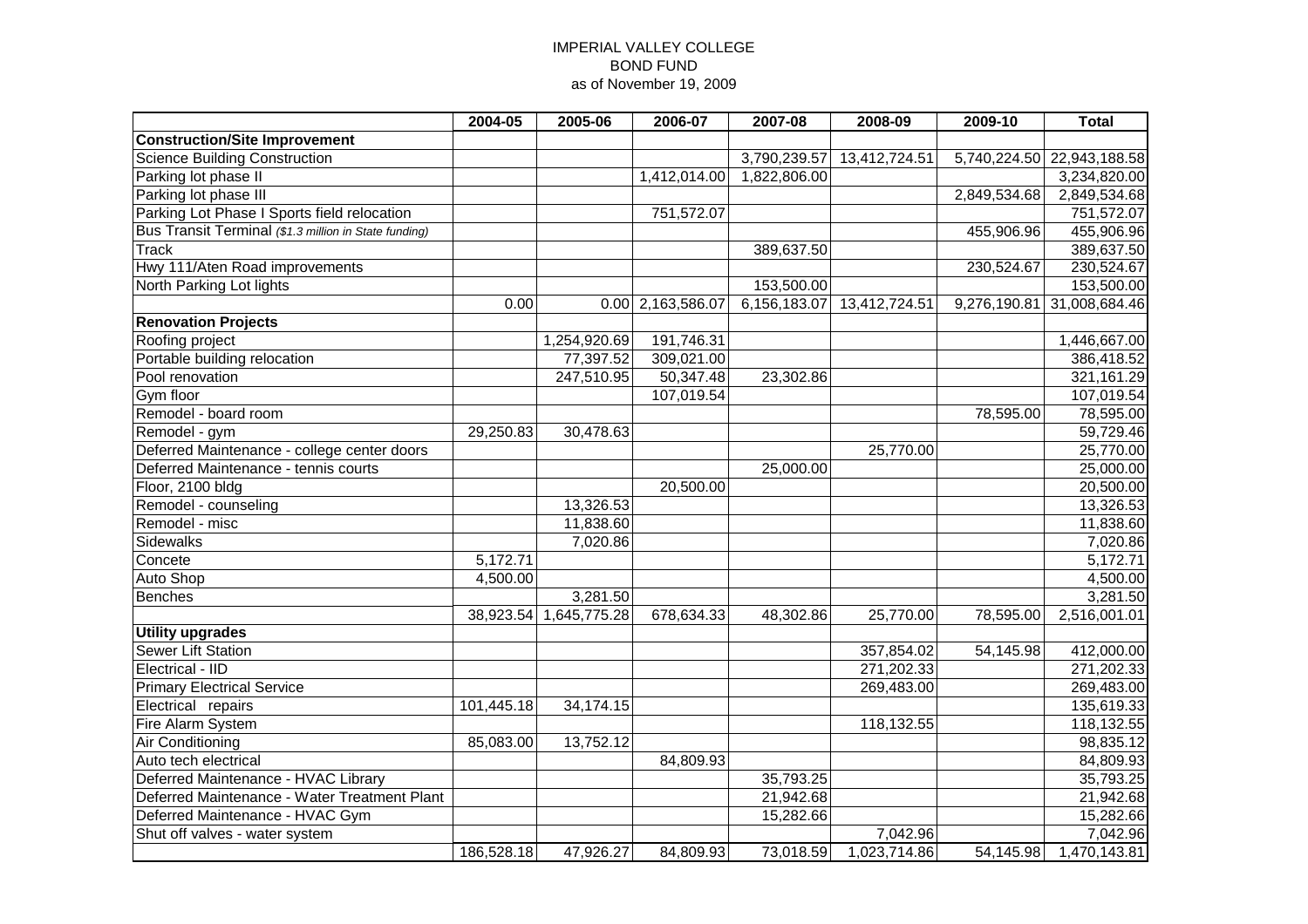### IMPERIAL VALLEY COLLEGE BOND FUND as of November 19, 2009

|                                                  | 2004-05    | 2005-06    | 2006-07                              | 2007-08      | 2008-09                                                | 2009-10                | <b>Total</b>             |  |
|--------------------------------------------------|------------|------------|--------------------------------------|--------------|--------------------------------------------------------|------------------------|--------------------------|--|
|                                                  |            |            |                                      |              |                                                        |                        |                          |  |
| Equipment/rental/leases/supplies                 |            |            |                                      |              |                                                        |                        |                          |  |
| Furniture - Science Building                     |            |            |                                      |              |                                                        | 211,276.86             | 211,276.86               |  |
| Equipment - Science division                     |            | 146,685.75 | 40,299.94                            |              |                                                        |                        | 186,985.69               |  |
| Portable building leases                         |            | 16,616.41  | 53,742.12                            |              |                                                        |                        | 70,358.53                |  |
| Equipment (parking pass machines 09-10)          |            |            | 16,350.56                            |              |                                                        | 52,672.82              | 69,023.38                |  |
| <b>Supplies</b>                                  | 326.04     | 21,026.82  | 6,979.31                             |              |                                                        | 6,937.16               | 35,269.33                |  |
| Equipment rental                                 |            |            | 3,250.68                             |              | 3,078.56                                               | 2,190.23               | 8,519.47                 |  |
| Furniture - Board Room                           |            |            |                                      |              |                                                        | 6,015.16               | 6,015.16                 |  |
|                                                  | 326.04     | 184,328.98 | 120,622.61                           | 0.00         | 3,078.56                                               | 279,092.23             | 587,448.42               |  |
|                                                  |            |            |                                      |              |                                                        |                        |                          |  |
| <b>Other Outgo</b>                               |            |            |                                      |              |                                                        |                        |                          |  |
| Debt payments - Cert. of Participation*          | 89,021.60  | 382,190.09 | 394,138.99                           |              |                                                        |                        | 865,350.68               |  |
| Debt payments - Lease Revenue Bonds*             | 291,550.46 | 293,927.87 | 290,597.17                           |              |                                                        |                        | 876,075.50               |  |
| *Paid by District eff. 07-08                     | 380,572.06 | 676,117.96 | 684,736.16                           | 0.00         | 0.00                                                   | 0.00                   | 1,741,426.18             |  |
| <b>Services</b>                                  |            |            |                                      |              |                                                        |                        |                          |  |
| <b>Construction Management</b>                   |            |            |                                      | 838,414.59   | 1,211,168.49                                           | 634,731.23             | 2,684,314.31             |  |
| Architect                                        |            | 452,420.72 | 904,886.35                           | 681,382.33   | 378,713.17                                             | 371,536.29             | 2,788,938.86             |  |
| Permits, inspection and testing                  |            | 5,000.00   | 175,593.88                           | 137,989.59   | 542,168.39                                             | 233,389.10             | 1,094,140.96             |  |
| Security (for construction site, ended 11/13/09) |            |            |                                      |              | 62,834.86                                              | 28,809.54              | 91,644.40                |  |
| Construction Insurance (Science Building)        |            |            |                                      | 22,488.00    | 3,373.00                                               | 2,504.00               | 28,365.00                |  |
| Legal ads                                        | 1,659.47   | 796.13     | 2,673.05                             | 5,230.30     | 8,704.30                                               | 1,177.30               | 20,240.55                |  |
| Consulting (facility planning, traffic survey)   |            | 4,140.00   | 18,971.08                            |              |                                                        | 1,080.00               | 24,191.08                |  |
| <b>LEED Commissioning (Science Building)</b>     |            |            |                                      |              | 5,935.00                                               |                        | 5,935.00                 |  |
| Audit (paid by District 07-08 and 08-09)         |            | 4,500.00   | 3,300.00                             |              |                                                        |                        | 7,800.00                 |  |
|                                                  | 1,659.47   |            | 466,856.85 1,105,424.36              | 1,685,504.81 | 2,212,897.21                                           | 1,273,227.46           | 6,745,570.16             |  |
| <b>Salaries and Benefits</b>                     |            |            |                                      |              |                                                        |                        |                          |  |
| Maintenance workers - salaries                   |            | 59,759.13  | 68,742.76                            | 74,085.08    | 75,235.54                                              | 29,412.30              | 307,234.81               |  |
|                                                  |            | 32,078.56  |                                      | 33,928.93    | 36,889.10                                              |                        |                          |  |
| Maintenance workers - benefits                   | 0.00       | 91,837.69  | 33,259.93<br>102,002.69              | 108,014.01   | 112,124.64                                             | 12,827.87<br>42,240.17 | 148,984.39<br>456,219.20 |  |
|                                                  |            |            |                                      |              |                                                        |                        |                          |  |
| <b>Total Expenditures</b>                        |            |            | 608,009.29 3,112,843.03 4,939,816.15 |              | 8,071,023.34 16,790,309.78 11,003,491.65 44,525,493.24 |                        |                          |  |
|                                                  |            |            |                                      |              |                                                        |                        |                          |  |
|                                                  |            |            |                                      |              |                                                        |                        |                          |  |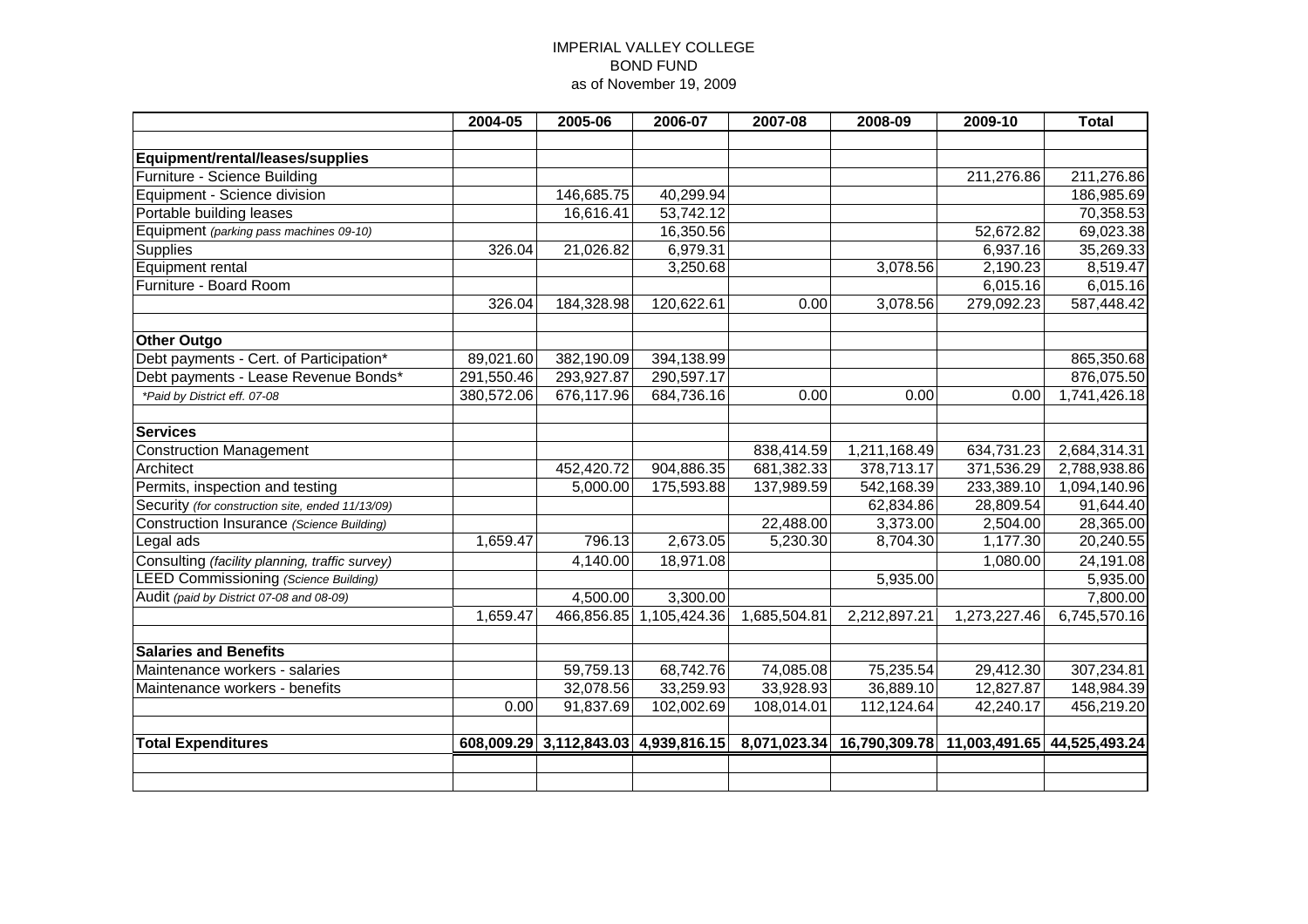### IMPERIAL VALLEY COLLEGE BOND FUND

|                                                 | 2004-05    | 2005-06               | 2006-07    | 2007-08    | 2008-09                  | 2009-10    | Total        |
|-------------------------------------------------|------------|-----------------------|------------|------------|--------------------------|------------|--------------|
| <b>Beginning Balance</b>                        |            | 24,725,522            | 21,654,875 | 30,699,375 | 35,693,416               | 31,168,529 |              |
| <b>Income</b>                                   |            |                       |            |            |                          |            |              |
| <b>Bond Proceeds</b>                            | 25,235,000 |                       | 13,301,443 | 11,934,374 | 8,898,698                |            | 59,369,515   |
| Transfers (to Bond interest/redemption fund)    |            | (610, 368)            |            | (15,970)   |                          |            | (626, 338)   |
| Other Income                                    |            | 43,950                |            | 15,300     |                          | 110,483    | 169,734      |
| Interest                                        | 98,531     | 580,859               | 682,888    | 942,601    | 1,757,514                | 256,788    | 4,319,182    |
| Total Income                                    | 25,333,531 | 14,441                | 13,984,331 | 12,876,305 | 10,656,212               | 367,272    | 63,232,092   |
| <b>Expense</b>                                  |            |                       |            |            |                          |            |              |
| <b>Purchase Orders</b>                          | 172,158    | 2.389.351             | 4,153,077  | 8,375,178  | 14,956,530               | 12,628,241 | 42,674,535   |
| Payroll (two maintenance workers)               |            | 91,838                | 102,018    | 108,014    | 112,125                  | 42,240     | 456,234      |
| Transfers (of expense to/from other Fund)       | 55,279     | (72, 218)             |            | (600, 928) | 112.444                  | 119,885    | (385, 538)   |
| Cert. of Participation/Lease Revenue Bond pymts | 380,572    | 676,118               | 684,736    |            |                          |            | 1,741,426    |
| <b>Total Expense</b>                            | 608,009    | 3,085,088             | 4,939,831  | 7,882,264  | 15.181.098               | 12,790,366 | 44,486,657   |
| <b>Ending Balance</b>                           |            | 24,725,522 21,654,875 | 30,699,375 | 35,693,416 | 31,168,530               | 18,745,435 | 18,745,435   |
|                                                 |            |                       |            |            | Pending purchase orders: |            | (20, 595.16) |
|                                                 |            |                       |            |            | Adjusted cash balance:   | 18,724,840 | 18,724,840   |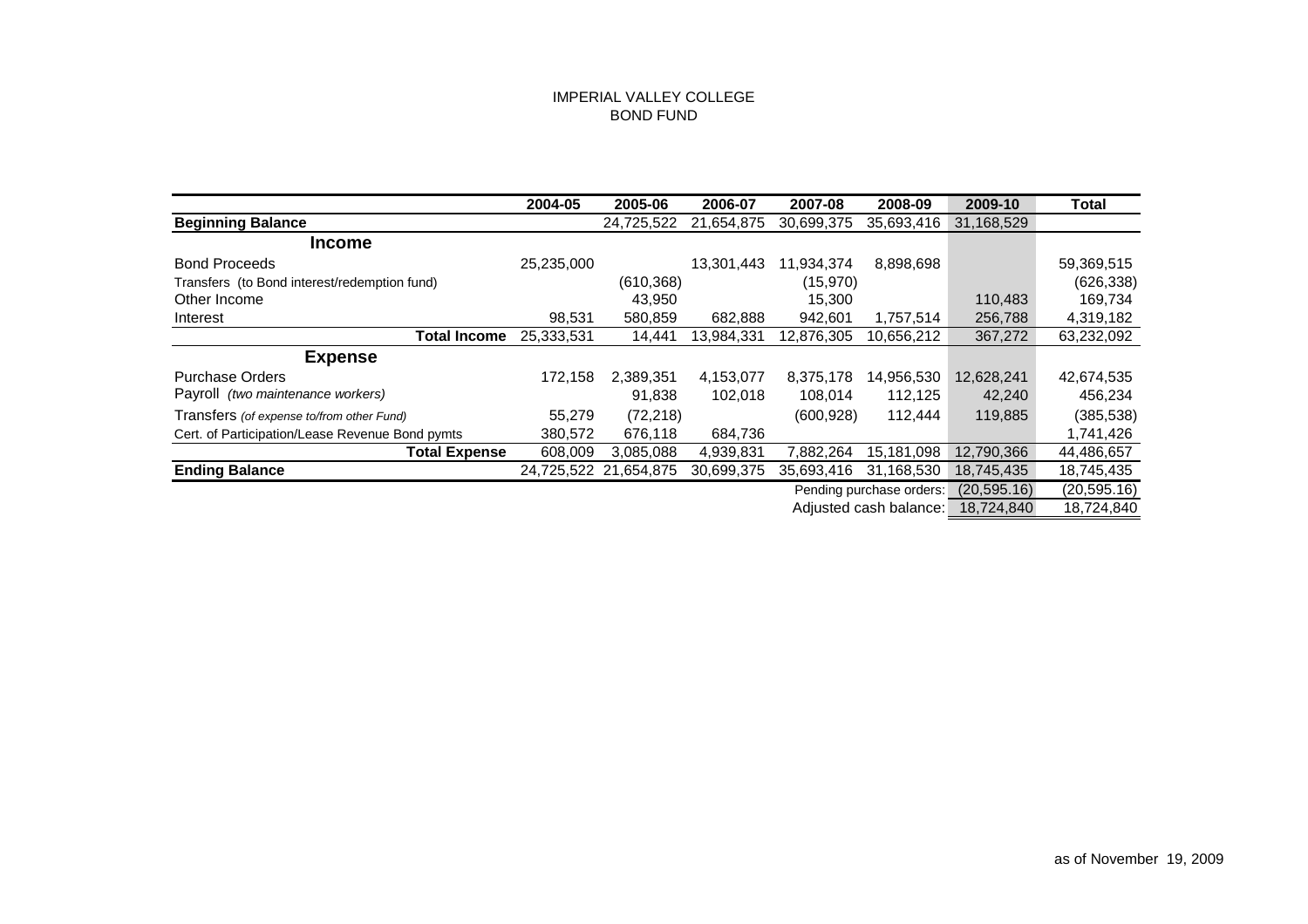### Imperial Valley College Bond Fund

# **Contracts Awarded**

| <b>Completed projects</b>         | <b>Awarded to:</b>                   | <b>Contract</b> | <b>Paid</b>           | <b>Complete</b> |
|-----------------------------------|--------------------------------------|-----------------|-----------------------|-----------------|
| <b>Swimming Pool Renovations</b>  | <b>TSI Tenant Space</b>              | 277,477         | 277,477               | 9/15/06         |
| Roofing Project                   | <b>Best Roofing</b>                  | 1,281,873       | 1,281,873             | 10/1/06         |
| Parking Lot, Phase I              | <b>Granite Construction</b>          | 672,937         | 672,937               | 2/15/07         |
| Lighting, North Parking Lot       | Supreme Electric                     | 143,500         | 143,500               | 10/1/07         |
| Parking Lot, Phase II             | <b>Granite Construction</b>          | 3,234,820       | 3,234,820             | 10/8/07         |
| All Weather Track                 | Byrom-Davey, Inc.                    | 393,395         | 393,395               | 10/20/07        |
| Earthwork - Science Building      | Roadbuilders                         | 510,000         | 510,000               | 3/19/08         |
| Fire Alarm Improvements           | <b>Five Star Electric</b>            | 117,000         | 117,000               | 12/10/08        |
| <b>Primary Electrical Service</b> | Tom Watson Inc.                      | 269,483         | 269,483               | 5/20/09         |
| Sewer Lift Station                | <b>Pyramid Construction</b>          | 412,000         | 412,000               | 7/15/09         |
|                                   |                                      | 7,312,485       | 7,312,485             |                 |
|                                   |                                      |                 |                       |                 |
| <b>Science Building Contracts</b> |                                      | <b>Contract</b> | <b>Paid</b>           | <b>Bal. Due</b> |
| Sheet Metal & Skylights           | <b>Challenger Sheet Metal</b>        | 749,883         | 664,962               | 84,921          |
| Ceramic & Stone Tile              | <b>Continental Marble &amp; Tile</b> | 532,125         | 472,594               | 59,531          |
| <b>Building Concrete</b>          | <b>DEZ Construction</b>              | 1,590,000       | 1,431,000             | 159,000         |
| Site Concrete                     | <b>DEZ Construction</b>              | 1,249,000       | 1,061,610             | 187,390         |
| Landscape                         | <b>Executive Landscape</b>           | 557,712         | 366,509               | 191,203         |
| Carpet and VCT Flooring           | Gordon's Carpet One                  | 305,000         | 199,028               | 105,972         |
| Masonry                           | Haxton Masonry                       | 2,388,000       | 2,220,840             | 167,160         |
| Plumbing                          | Interpipe                            | 1,672,970       | 1,496,673             | 176,297         |
| Casework & Finish Carpentry       | <b>ISEC</b>                          | 1,332,948       | 1,077,749             | 255,199         |
| Lab Equipment                     | <b>ISEC</b>                          | 177,864         | 137,033               | 40,831          |
| Doors & Frames                    | Johnson Barnes Finch                 | 423,000         | 375,768               | 47,232          |
| Site Earthwork                    | <b>Masters Construction</b>          | 554,350         | 498,915               | 55,435          |
| Electrical                        | <b>Neal Electric</b>                 | 2,433,000       | 2,185,335             | 247,665         |
| <b>HVAC</b>                       | R&K Air Conditioning                 | 2,621,007       | 2,339,149             | 281,858         |
| <b>PVC Membrane Roofing</b>       | Roof Construction                    | 313,500         | 261,900               | 51,600          |
| Elevators                         | <b>Shelburne Services</b>            | 147,477         | 122,280               | 25,197          |
| Final Clean-up                    | <b>Shelburne Services</b>            | 84,477          | 4,563                 | 79,914          |
| Misc. Specialties                 | <b>Shelburne Services</b>            | 557,477         | 465,173               | 92,304          |
| Painting                          | Simmons & Wood, Inc.                 | 133,547         | 69,614                | 63,933          |
| Planetarium                       | Spitz, Inc.                          | 418,863         | 9,000                 | 409,863         |
| <b>Acoustical Ceilings</b>        | Standard Drywall, Inc.               | 771,000         | 670,793               | 100,207         |
| Communications                    | Teldata                              | 906,516         | 768,616               | 137,900         |
| Framing & Finishes                | <b>Trade Mark</b>                    | 3,506,239       | 3,138,714             | 367,525         |
| Structural & Misc Steel           | <b>Trade Mark</b>                    | 1,909,062       | 1,711,716             | 197,346         |
| <b>Fire Sprinklers</b>            | <b>United Automatic</b>              | 290,500         | 230,428               | 60,072          |
| <b>Storefronts &amp; Glazing</b>  | Whitehead, Roy                       | 450,000         | 374,368               | 75,632          |
|                                   |                                      |                 | 26,075,517 22,354,331 | 3,721,187       |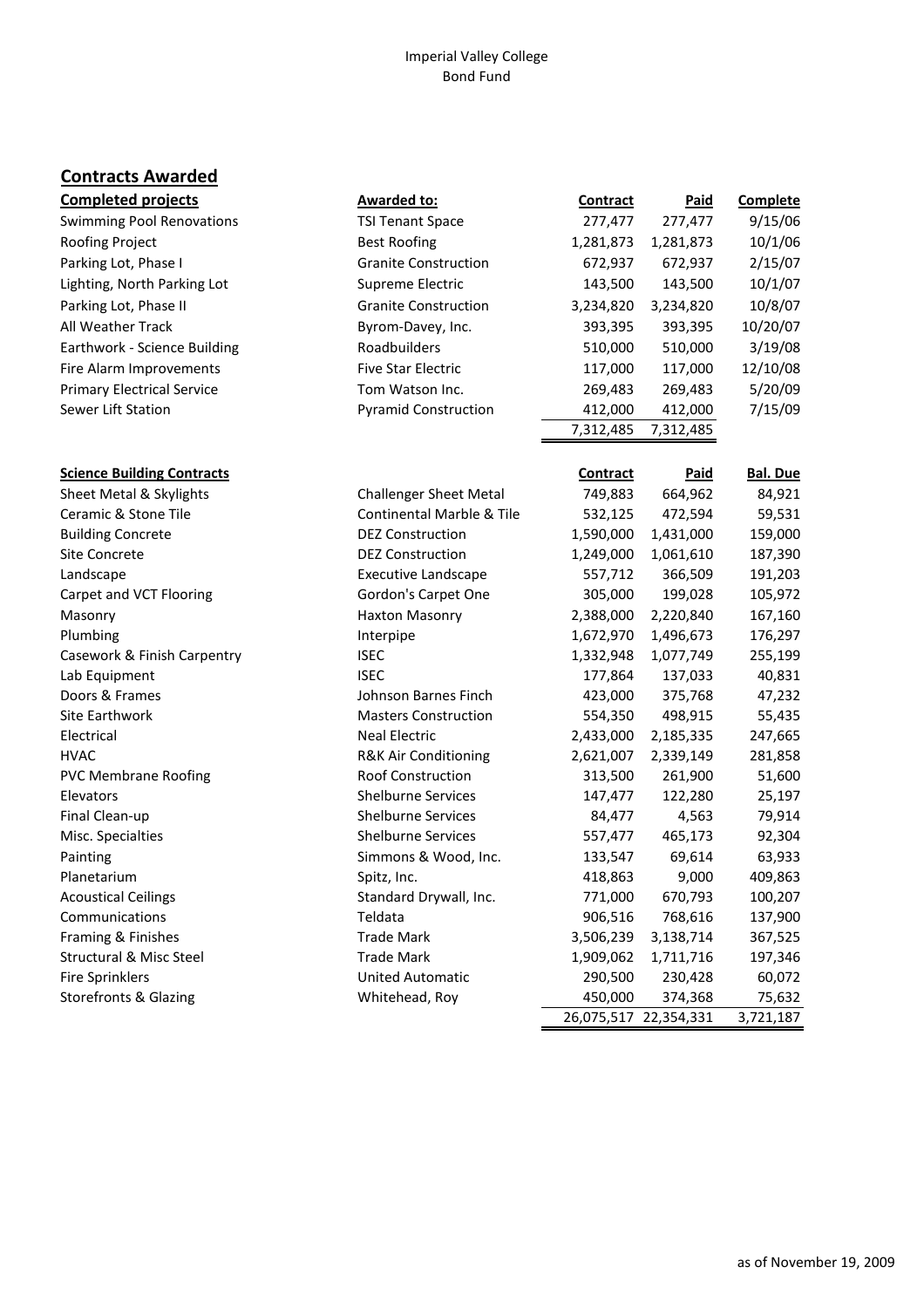### Imperial Valley College Bond Fund

| Parking Lot Improvements, Phase III           | bid opening 6/4/09                  | <b>Contract</b> | <b>Paid</b> | <b>Bal. Due</b> |
|-----------------------------------------------|-------------------------------------|-----------------|-------------|-----------------|
| Grading & Paving                              | R.E. Hazard Construction            | 2,732,000       | 2,458,800   | 273,200         |
| Electrical                                    | <b>Neal Electric</b>                | 384,000         | 343,151     | 40,850          |
|                                               |                                     | 3,116,000       | 2,801,951   | 314,050         |
|                                               |                                     |                 |             |                 |
| Landscape, Signage, Info. Booths              | bid opening 11/5/09                 | <b>Contract</b> | <b>Paid</b> | <b>Bal. Due</b> |
| Information Booths, Signage                   | <b>Team C Construction</b>          | 257,700         | 0           | 257,700         |
| Electrical                                    | Tom Watson Electrical               | 180,000         | 0           | 180,000         |
| Landscape, Irrigation                         | <b>Executive Landscape</b>          | 388,753         | 0           | 388,753         |
|                                               |                                     | 826,453         | $\mathbf 0$ | 826,453         |
| <b>IVC Bus Transfer Terminal Improvements</b> | bid opening 7/2/09                  |                 | <b>Paid</b> | <b>Bal. Due</b> |
| Demo, Grading, Paving                         | <b>Pyramid Construction</b>         | 499,500         | 318,202     | 181,298         |
| <b>Structural &amp; Site Concrete</b>         | <b>Team C Construction</b>          | 687,700         | 266,513     | 421,188         |
| Structural & Misc. Steel                      | <b>Trade Mark Construction</b>      | 197,477         | 100,407     | 97,070          |
| Masonry, Framing, Roof, Finishes              | <b>DEZ Construction</b>             | 238,000         | 0           | 238,000         |
| <b>Plumbing and Fixtures</b>                  | Jim O'Malley Plumbing               | 40,300          | 1,040       | 39,260          |
| <b>Electrical and Fixtures</b>                | Supreme Electric                    | 254,930         | 0           | 254,930         |
| Landscape & Irrigation                        | <b>Executive Landscape</b>          | 421,532         | $\pmb{0}$   | 421,532         |
|                                               |                                     | 2,339,439       | 686,162     | 1,653,277       |
|                                               | <b>State Funds</b>                  | $-1,317,579$    |             |                 |
|                                               | To be paid from Bond                | 1,021,860       |             |                 |
|                                               | Total contracts paid to date        | 33,154,927      |             |                 |
| <b>Balance on Awarded Contracts</b>           |                                     |                 |             |                 |
| <b>Science Building</b>                       |                                     | 3,721,187       |             |                 |
| Parking Lot                                   |                                     | 314,050         |             |                 |
| Info. booths, signage, electric, landscape    |                                     | 826,453         |             |                 |
| <b>Bus Terminal</b>                           |                                     | 1,653,277       |             |                 |
|                                               | Balance of contracts to be paid     | 6,514,966       |             |                 |
|                                               | (less State funding - Bus terminal) | $-1,317,579$    |             |                 |
|                                               | Balance of contracts to be paid     | 5,197,388       |             |                 |